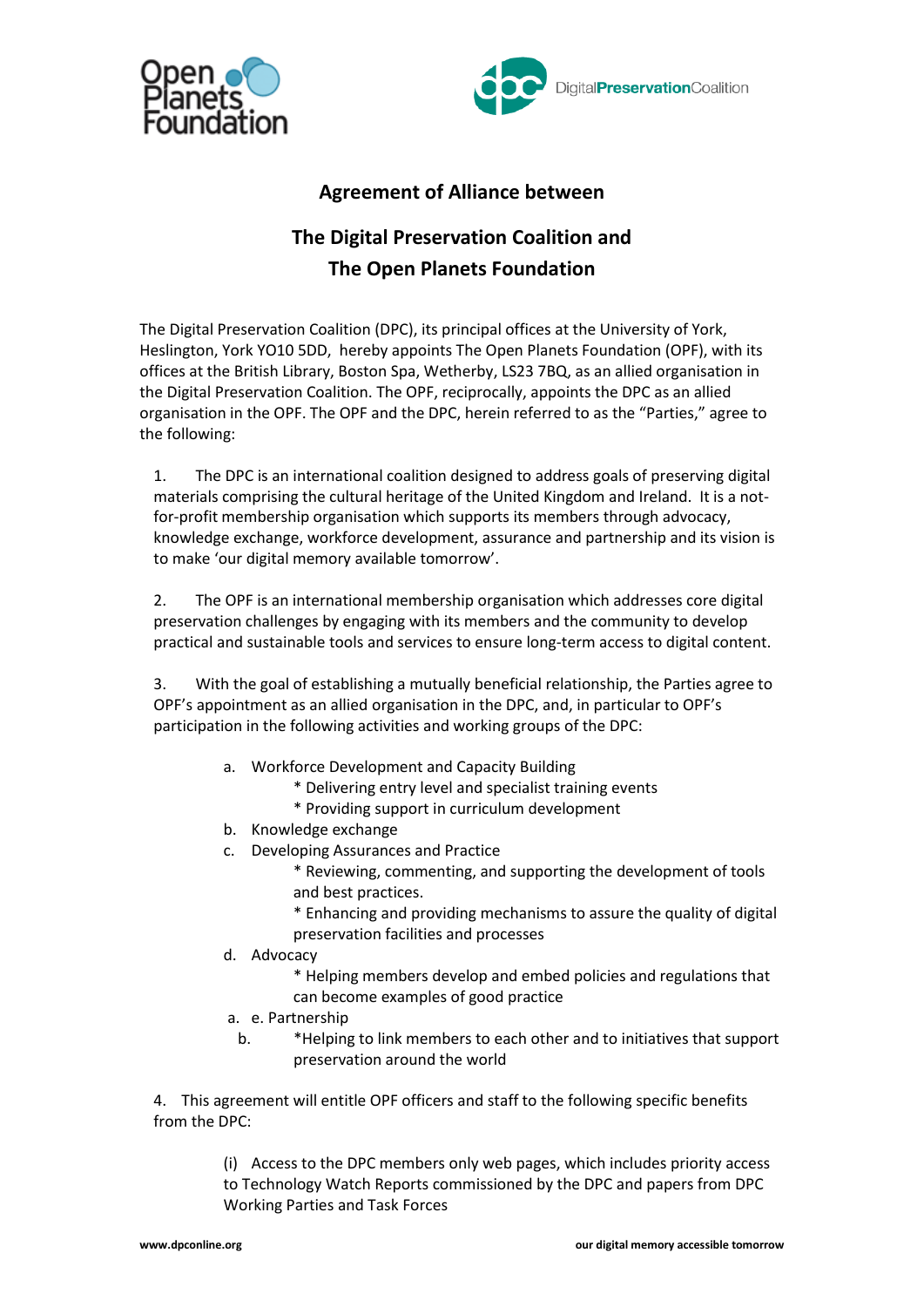



(ii) Access to the private DPC-DISCUSSION list which provides regular updates on the progress of the DPC and related developments

(iii) Free attendance at DPC Forums, and participation as appropriate in DPC working parties and task forces.

(iv) Observer status at the DPC Annual General Meeting and DPC annual Planning Day

(v) Voting rights in the Digital Preservation Award

5. This agreement will entitle the Digital Preservation Coalition officers and staff to the following specific benefits from OPF:

- (i) Access to details of OPF's annual program plans
- (ii) Regular updates on OPF activities likely to be of specific interest to DPC members
- (iii) Observer status in OPF planning activities and consultation on OPF's functional focus areas.
- (iv) Participation in OPF events (hackathons and webinars)
- 6. Commit to at least one joint public activity per calendar year

\_\_\_\_\_\_\_\_\_\_\_\_\_\_\_\_\_\_\_\_\_\_\_\_\_\_\_\_ \_\_\_\_\_\_\_\_\_\_\_

\_\_\_\_\_\_\_\_\_\_\_\_\_\_\_\_\_\_\_\_\_\_\_\_\_\_\_\_ \_\_\_\_\_\_\_\_\_\_\_

7. This agreement does not contemplate or require the transfer of funds, fees, or dues between the parties. Each party shall be responsible for the payment of travel, accommodations, and other costs associated with its attendance of meetings, conferences, and workshops. Neither party has the right to obligate or represent that it has the authority to make obligations on behalf of the other party.

8. Use of the Open Planets Foundation name shall be cleared in advance through the OPF office. The OPF shall be under a reciprocal obligation for uses of the Digital Preservation Coalition. We shall link to each other's website and display each other's logos in a way to be mutually approved.

9. This agreement shall be effective upon execution by the duly authorized of the both Parties, and shall cover a period of twelve (12) months from the date of execution. This agreement shall automatically renew. Either party may terminate the appointment with thirty (30) days notice to the other party.

Appointed by:

d.

(Authorized Signatory) (Date) Digital Preservation Coalition

Agreed to by:

(Authorized Signatory) (Date) Open Planets Foundation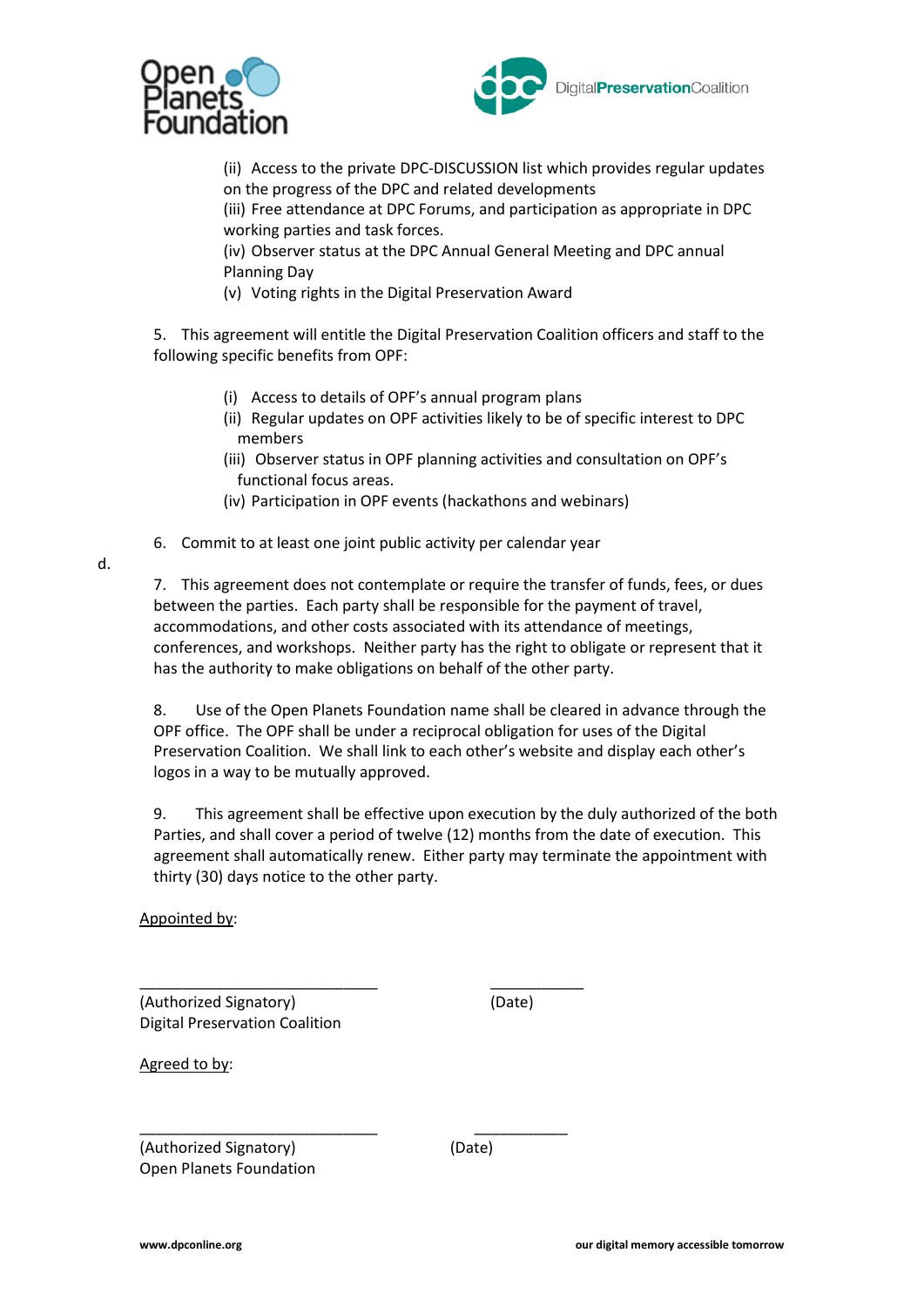



## **Appendix One – OPF Abbreviated Strategic Plan**

## *Mission*

The OPF's mission is to ensure that its members around the world are able to meet their digital preservation challenges with solutions that are widely adopted and actively being practiced by national heritage organisations and beyond.

#### *Vision*

The OPF believes that developing and sustaining digital preservation practices requires an open community that actively shares best practices and is able to apply group learning.

We foresee that making tools available under an open source licence where and when possible will stimulate the adoption of the digital preservation practices and that practical solutions to address long-term access to digital content will be of use to hundreds of organisations.

#### *Values*

- Openness an open community supporting open technologies
- Realism promoting and supporting processes and technologies that can really be put into practice
- Pragmatism first things first, with a high level of appreciation for members' priorities with regards to digital preservation practices and tools
- Community-driven sharing experience and advice to build a strong digital preservation community
- Engagement in-depth understanding of digital preservation challenges
- Trust leading advisor on digital preservation practices
- Partnership for the development of sustainable products and services
- Adaptable staying abreast of changing requirements with the ability to manage change through continuous adoption of innovation and integration of research and development.

#### **Background**

The OPF addresses core digital preservation challenges by engaging with its members and the community to develop practical and sustainable tools and services to ensure long-term access to digital content.

Joining the OPF allows members to take advantage of work by experts in the field and some of the most prestigious research and memory institutions in Europe. The members elect the Board of Directors and directly influence the OPF's strategic plans.

#### **Membership model**

In 2013, the OPF introduced a new membership model to support the organisation to:

- 1. Become more inclusive (new membership fees).
- 2. Have a stronger global footprint.
- 3. Consider alternative sources of revenue, projects and commercial services.
- 4. Continue to develop and support tools and practices for digital preservation.
- 5. Continue to build and extend facilitation of discussions and knowledge exchange through the OPF website and wiki.
- 6. Connect, mash and feed global digital preservation initiatives.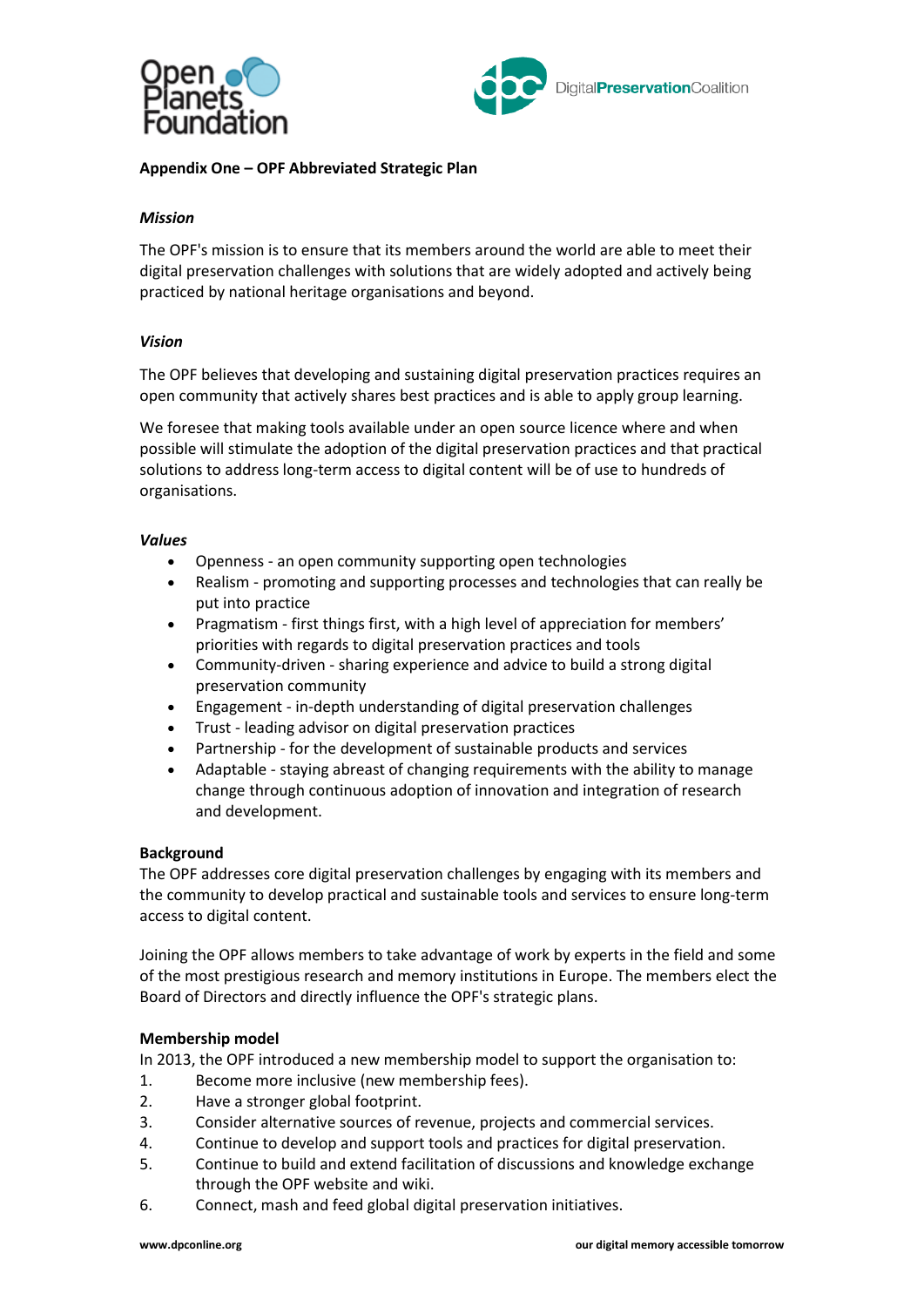



## **Focus**

The OPF's main goal is to ensure the take-up of digital preservation and long-term access practices and tools:

## Community

An active community is at the heart of developing and sustaining digital preservation tools and ensuring their usage and maintenance. In order for tools to be supported they require a community of real users who will test and use the tools, report bugs and request features. The tools can only be improved through an iterative process of verifying practice against reality.

In addition to the OPF website which provides a platform for practitioners and developers to blog about their work, ask questions, and be part of an active community, the OPF has set up and maintains a digital preservation community wiki. The wiki gathers knowledge relating to key issues in digital preservation and allows practitioners, developers and information specialists to better preserve digital information. The wiki welcomes contributions from every member of the community and provides a hosting space for many global projects. Practitioners can add use case scenarios to link these with solution providers. Developers add valuable solutions can find advice on software development and distribution.

## Projects

The OPF has been involved in several projects, including the JISC-funded AQuA and SPRUCE projects, and the EC co-funded FP7 project SCAPE. The OPF monitors the tools and practices in R&D projects to assess if they are applicable for the OPF members and community. Where appropriate, the OPF will steward and support the outputs and create user communities to aid their sustainability.

The OPF is also conducting a preservation health check pilot in partnership with OCLC that runs from July 2012 to July 2013. The pilot will analyse the quality of preservation metadata created and in use by operational repository and deposit systems and evaluate the potential of such metadata for assessing digital preservation risks. The OPF, representing its members, and the digital preservation community needs, will contribute pilot sites and datasets, provide feedback to interim research findings and organize workshops/hackathons to disseminate and advance the take-up of research findings.

## Events

OPF hackathons provide a way for practitioners and developers to work together to solve practical digital preservation challenges. They address a wide variety of practitioner-driven issues. Delegates have the opportunity to exchange knowledge, and share working examples of best practice. The events attract some of the most advanced practitioners and thinkers in the field of digital preservation.

We recognise that many organisations have had budgets cuts during the economic downturn and so in 2012 introduced monthly webinar sessions. These webinars have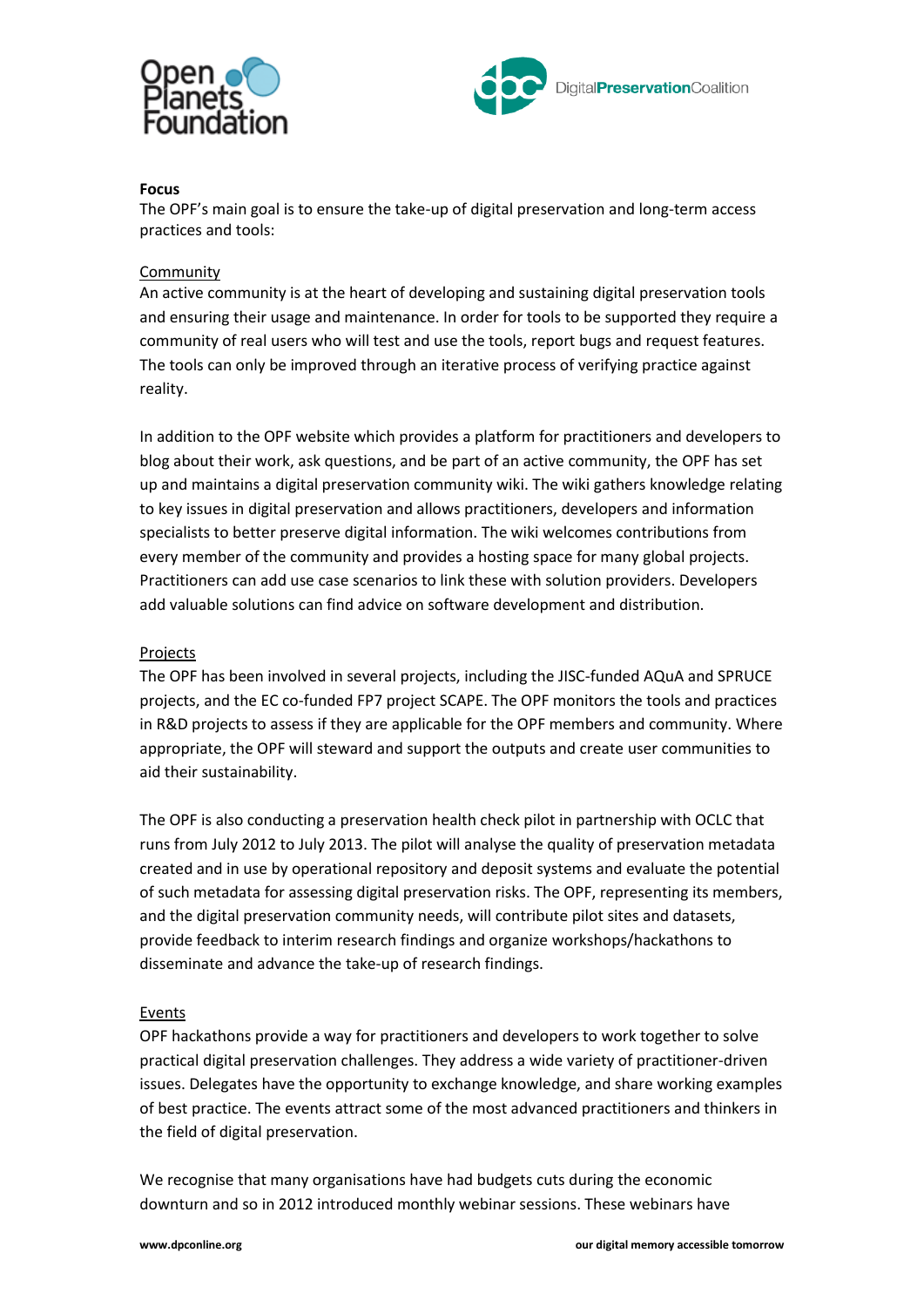



attracted audiences from around the world and have promoted many interesting discussions.

Through the active participation of OPF members and by addressing practical preservation issues in our activities, we aim to extend the community and share the effort of maintaining tools and improving practice.

## **Appendix two – Abbreviated DPC Strategic Plan 2012-15**

#### Our Vision

The Digital Preservation Coalition (DPC) is an advocate and catalyst for digital preservation, enabling our members to deliver resilient long-term access to content and services, and helping them derive enduring value from digital collections. We raise awareness of the importance of the preservation of digital material and the attendant strategic, cultural and technological issues. We are a not-for-profit membership organisation and we support our members through knowledge exchange, capacity building, assurance, advocacy and partnership. Our vision is to make our digital memory accessible tomorrow.

## Our Values

In everything we do the DPC shall:

- Operate as a neutral body.
- Embrace a consultative, innovative and open approach.
- Engage in a collaborative manner with all stakeholders to comprehend and respond to their needs.
- Maintain sound stewardship of the Coalition's resources.
- Share best practice and enable knowledge transfer with our members to support their local priorities.
- Maintain vendor neutrality.
- Support developments of standards and generic approaches to digital preservation.
- Respond to the needs of members in the delivery of services.
- Be authoritative, current and concise in all our publications and communications.

#### Our Objectives

We will concentrate our activities on the following themes in the three years from 2012- 2015: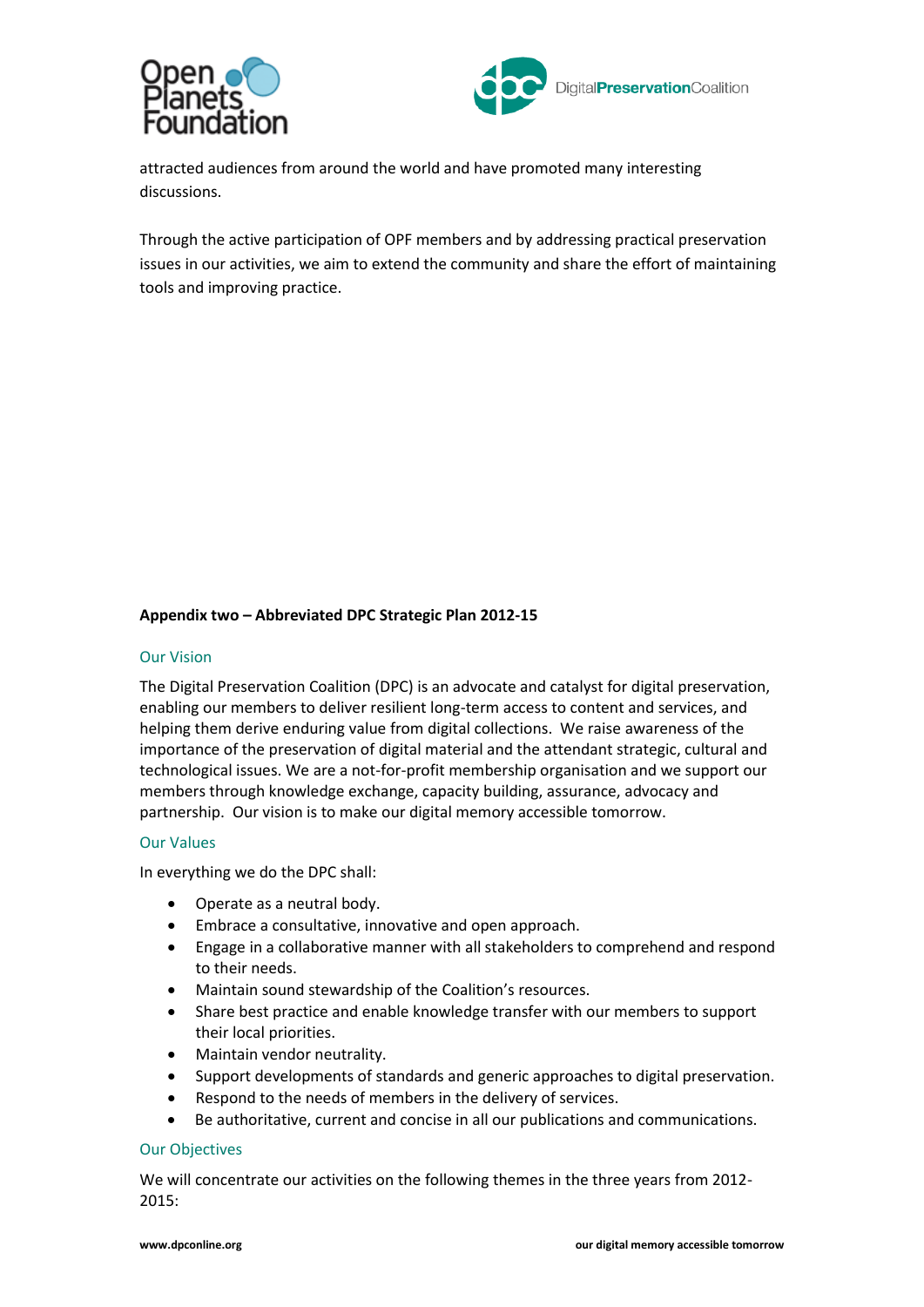



- Workforce development and capacity building
- Knowledge exchange
- Developing assurance and practice
- Advocacy
- Partnership and sustainability

#### Our Scope and Context

The DPC operates on behalf of its members. In the last planning period we invested considerable energy in framing a programme that responded to their needs. The Coalition has grown rapidly as a result. We will continue and extend as appropriate this process, engaging members in all our planning.

We define digital preservation as the managed activities necessary to ensure continued access to digital materials for as long as necessary, including all of the actions required to maintain access beyond the limits of media failure or technological change. We engage in and with any and all of the people, tools, services, agencies and activities that serve this purpose.

The DPC is a cross-sector, inter-disciplinary body which is open to all who need to ensure continuing access to digital collections, irrespective of purpose. Our independence is guaranteed by our broadly based membership, transparent management and vendor neutrality. We provide a safe haven for members to talk freely and at times confidentially. We contribute to public debate directly, expertly and with integrity.

The urgency of awareness-raising about digital preservation has lessened since the DPC was founded. It is now possible and necessary to articulate more subtle messages about how and why citizens, agencies and governments should work together to ensure a dependable digital legacy and the benefits that accrue. These benefits can be stated more clearly than in previous years. Data and systems form a distinctive element of corporate and personal identity. A determined effort to identify, document and retain data of enduring value means that the right data is available to the right people at the right time in the right format: it brings efficiencies of scale and scope to corporations, agencies and individuals. It enables planned disposal and deletion. Digital preservation enables the consolidation of legacy systems: without it, agencies are forced to maintain and repair a profusion of redundant systems which add cost and reduce effectiveness. Digital preservation is not simply an investment in data: it is an investment in distinctiveness, competence and competitiveness.

The last decade has seen a proliferation of digital preservation tools and services, delivering great benefit in ensuring the longevity of data sets that are themselves expanding in scale, complexity and importance. But the fragmentation and impenetrability of digital preservation research is now an impediment and disincentive to those who need solutions urgently. There are growing risks that tool developers find it hard to reach a market meaning their solutions are under-deployed and their investment under-exploited; standards developers struggle to achieve consensus meaning their approaches are underconsulted or ignored; and problem owners find it hard to locate solutions, increasing the short-term risks of data loss and the long-term costs of deployment. By bringing people together the DPC reduces the barriers to digital preservation. We enable higher quality research, better informed standards and faster deployment of solutions.

Our members are primarily in the UK and Ireland and therefore the DPC will focus its advocacy work within these jurisdictions. This enables us to have a more effective impact in refining and advocating regulatory and legislative reform to enable reasonable actions that will support long-term access to data. This will include continuing work around electronic